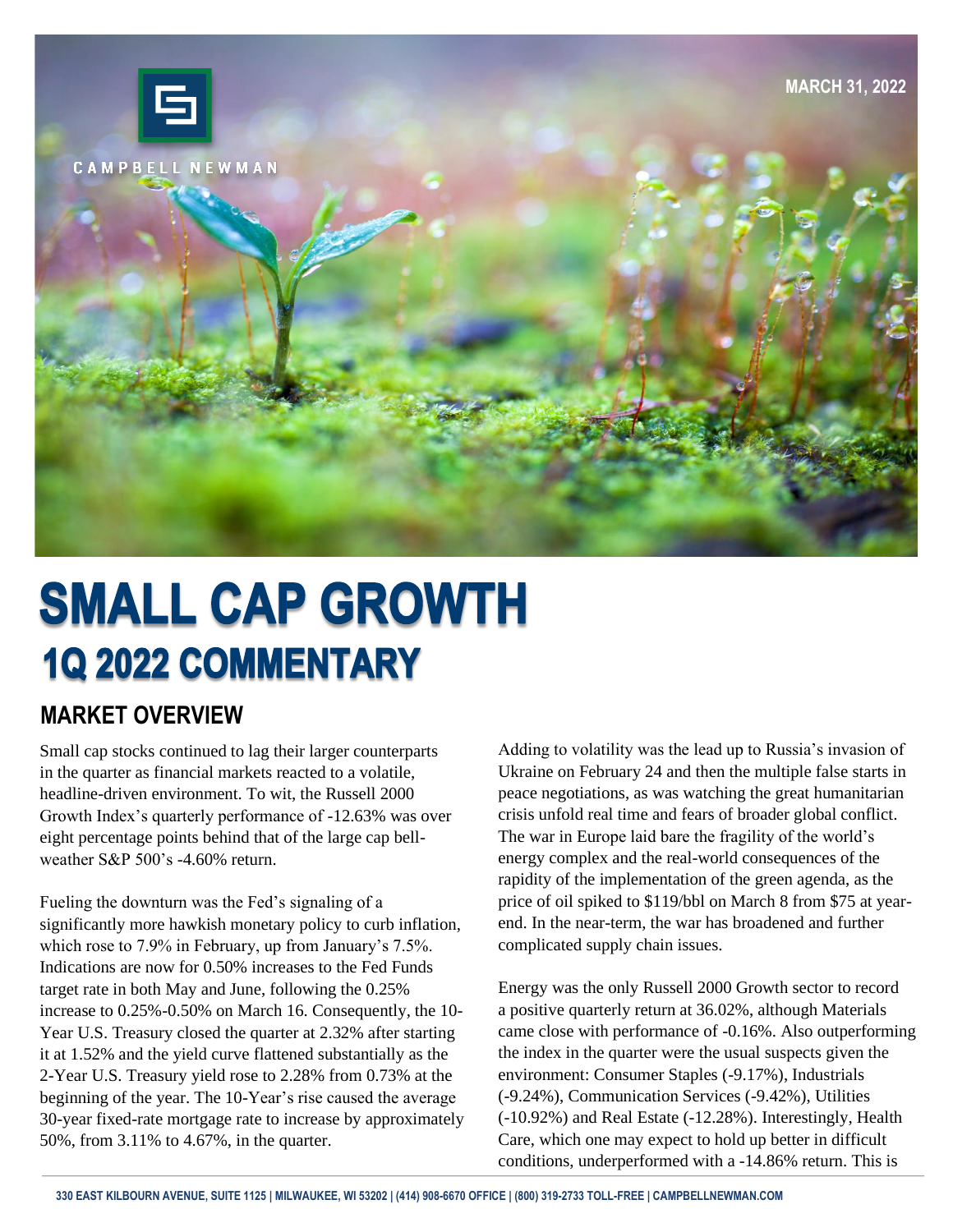

explained by the fact that the majority of small cap health care companies are in the developmental stage and, consequently, are unprofitable. In the Russell 2000 Growth index, 81% of the sector's 437 companies are unprofitable.

### **PORTFOLIO REVIEW**

The Small Cap Growth portfolio outperformed its Russell 2000 benchmark by 210 bps with a net of fees return of -10.53%. Stock selection provided all of the relative difference with a lack of exposure to the Index's best performing sector, Energy, accounting for the majority of the negative effect (102 bps) from sector allocation.

Stock selection in Healthcare added 267 bps of relative return with portfolio performance of only -1.75% vs. -14.86% for the benchmark sector. The strategy's profitability requirement again proved its worth as the portfolio's stocks held up in a negative environment with the portfolio's Top Three Contributors coming from this sector: Pacira Biosciences (PCRX, 26.84% return), LHC Group (LHCG, 22.86%) and Corcept Therapeutics (CORT, 13.74%).

Stock selection in Information Technology added 125 bps to relative return with performance of -10.87% vs. -14.87% for the benchmark sector. The return was bolstered by holdings such as technology solutions integrator, ePlus (PLUS, 4.05% return), process management and analytics company, ExlService Holdings (EXLS, -0.81%) and high-performance power management solutions provider, Monolithic Power Systems (MPWR, -1.40%).

# **TOP CONTRIBUTORS**

**Pacira Biosciences, Inc. (PCRX)** a leading manufacturer and provider of non-opioid pain management for surgeons and anesthesiologists reported 22% growth in revenues for the fourth quarter. Despite challenges in the marketplace due to COVID-19, its flagship product EXPAREL increased product sales by 12%. In addition, the company was issued additional patents on EXPAREL which will extend its exclusivity to 2041. We remain bullish in our long-term expectations of double-digit revenue growth.

**LHC Group, Inc. (LHCG)**, a national provider of in-home healthcare services, agreed to merge with Optum, a diversified health services company for \$170 per share,

causing the stock to provide a 23% return in the quarter. The acquisition is expected to close in the second half of 2022.

**Corcept Therapeutics, Inc. (CORT)**, a provider of treatments for metabolic disorders effected by the hormone cortisol, reported a strong fourth quarter. The company also announced it expects to file a new drug application in 2023 for Relacorilant in Cushing's syndrome which will extend its franchise in that disease for the near future. In addition, the company has advanced its clinical programs of cortisol modulation in ovarian cancer and non-alcoholic steatohepatitis, further expanding its total addressable market.

#### **BOTTOM CONTRIBUTORS**

**RH (RH)**, a leading luxury retailer in the home furnishings marketplace, reported a weaker-than-expected fourth quarter earnings result and lowered their revenue growth outlook due to recent macroeconomic volatility impacting near-term demand. However, management remains confident on the growth algorithm and margin expansion potential with several concept launches slated to open as the year progresses both domestically and internationally.

**Medpace Holdings, Inc. (MEDP)**, a global contract research organization providing Phase I-IV clinical development services to the biotechnology and pharma industries reported an in-line quarter but noted a slowdown in request for proposals (RFP). RFP dollar volume was down 10% in the second half of 2021 compared to 2020. Offsetting this weakness is a 27% increase in new business awards entering backlog in the fourth quarter, resulting in 1.49 book-to-bill ratio. The company is maintaining its revenue guidance for 2022 of \$1.45 billion, a strong growth rate of 27% over 2021 total revenue.

**Century Communities, Inc. (CCS)**, a top 10 U.S. homebuilder, reported a solid fourth quarter with EPS of \$4.78, above consensus expectations of \$4.07. The company guided for 2022 closings up 6-16% year-over-year and revenue up 7-21%, both solid relative to expectations. However, as the quarter progressed interest rates increased leading to a significant rise in mortgage rates relative to the beginning of the quarter, impacting housing affordability in the near term. We continue to believe CCS is well positioned to benefit from the country's undersupply of homes and continued strong demand as the Millennial generation enters their peak home buying years.